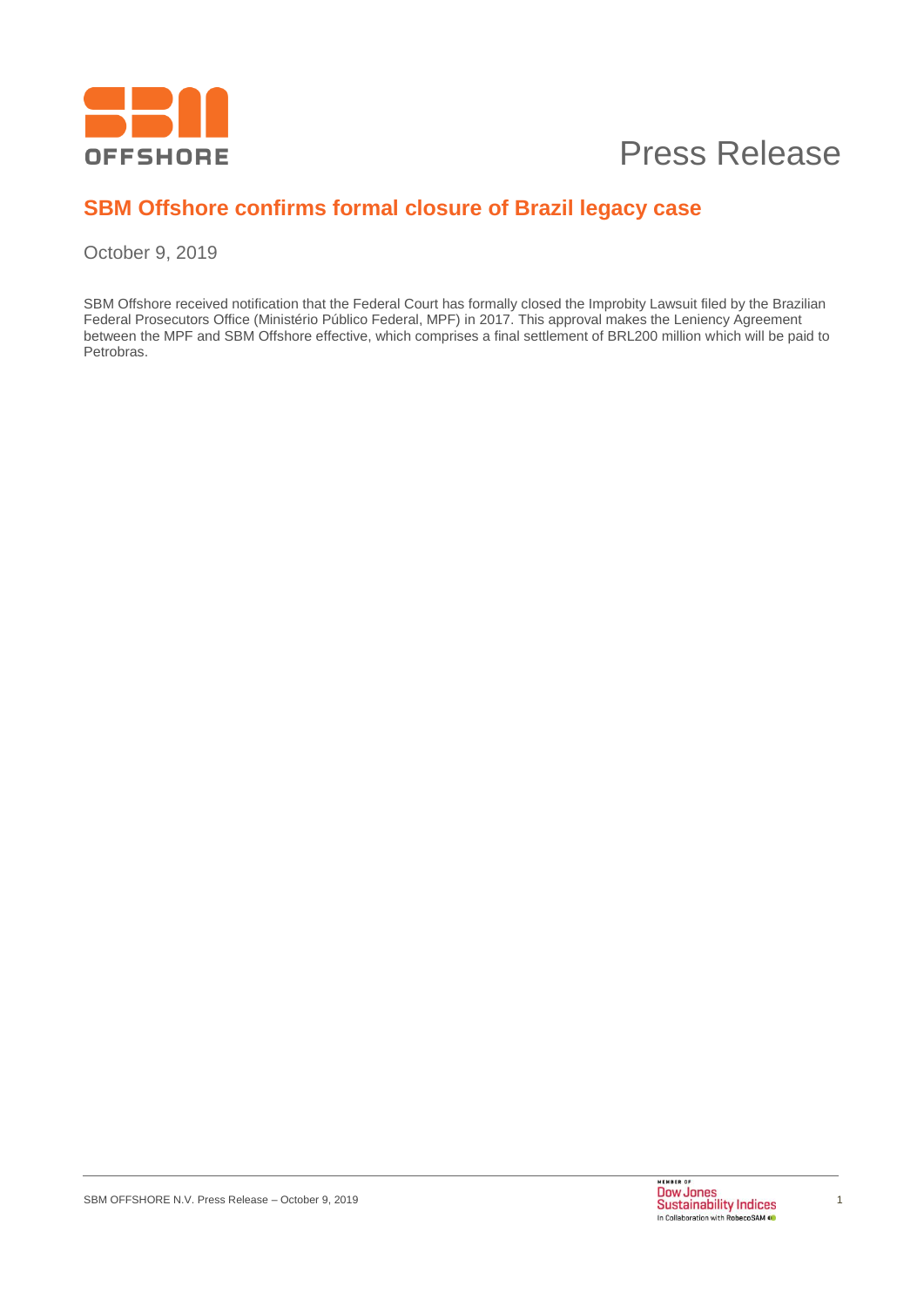

# Press Release

### **Corporate Profile**

SBM Offshore N.V. is a listed holding company that is headquartered in Amsterdam. It holds direct and indirect interests in other companies that collectively with SBM Offshore N.V. form the SBM Offshore Group ("the Company").

SBM Offshore provides floating production solutions to the offshore energy industry, over the full product lifecycle. The Company is market leading in leased floating production systems delivered to date, with multiple units currently in operation and has unrivalled operational experience in this field. The Company's main activities are the design, supply, installation, operation and the life extension of floating production solutions for the offshore energy industry.

As of December 31, 2018, Group companies employ approximately 4,350 people worldwide, including circa 650 contractors, which are spread over offices in key markets, operational shore bases and the offshore fleet of vessels. Group Companies employ a further 400 people, working for the joint ventures with two construction yards. For further information, please visit our website a[t www.sbmoffshore.com.](http://www.sbmoffshore.com/)

The companies in which SBM Offshore N.V. directly and indirectly owns investments are separate entities. In this communication "SBM Offshore" is sometimes used for convenience where references are made to SBM Offshore N.V. and its subsidiaries in general, or where no useful purpose is served by identifying the particular company or companies.

The Management Board Amsterdam, the Netherlands, October 9, 2019

| <b>Financial Calendar</b>               | <b>Date</b> | Year |
|-----------------------------------------|-------------|------|
| Trading Update 3Q 2019 - Press Release  | November 14 | 2019 |
| Full-Year 2019 Earnings - Press Release | February 13 | 2020 |
| Annual General Meeting of Shareholders  | April 8     | 2020 |
| Trading Update 1Q 2020 - Press Release  | May 14      | 2020 |
| Half-Year 2020 Earnings - Press Release | August 6    | 2020 |
| Trading Update 3Q 2020 - Press Release  | November 12 | 2020 |